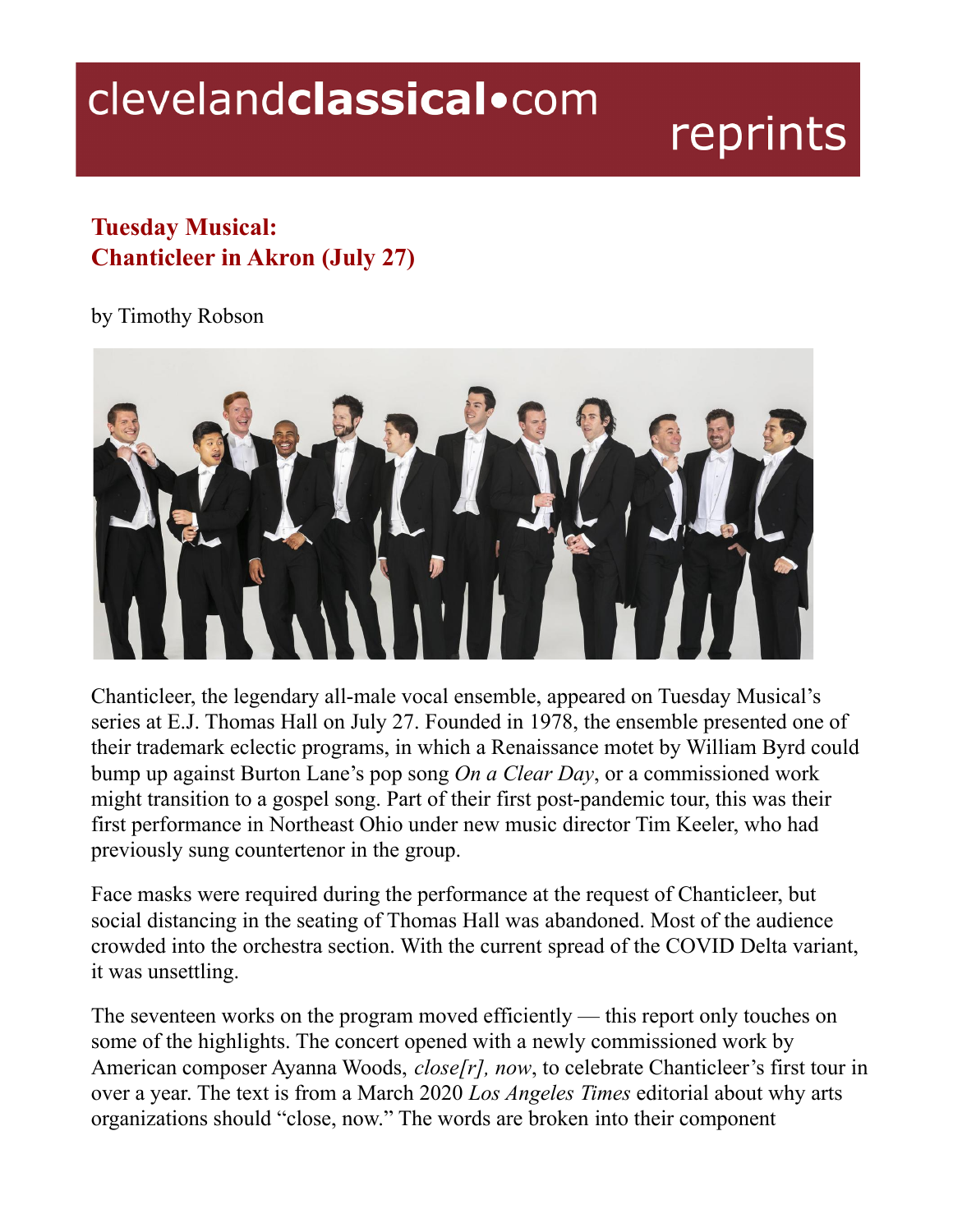phonemes, then reassembled harmonically until they once again form words. The text and music are ultimately optimistic that normal life will come back.

As the piece was ending, Chanticleer re-positioned themselves for Claudio Monteverdi's "Lauda Jerusalem," from the *Vespers of 1610,* for two choirs and tenor soloist. The texture was thick, and the three components sounded too homogenized. Tenor Andrew Van Allsburg was overpowered by the mass of sound.

Scottish composer James MacMillan's Advent motet *O Radiant Dawn* was much more successful, in its chordal, yet sophisticated harmonic style. Augusta Read Thomas was represented by two works. *The Rewaking* (text by William Carlos Williams) speaks of the arrival of spring, here as a metaphor for the revival of our world after its year-long closure. *The Bird her punctual music brings* (text by Emily Dickinson), written for Chanticleer, is ecstatically varied in its musical twists and turns, highlighted by virtuosic vocal imitations of birds.

Birdsong was an organizing theme in the second half of the program. Besides Thomas's work, Clément Janequin's Renaissance representation of birds was embedded in his part song entitled simply *Le chant des oiseaux*. It seemed that the birds might overstay their welcome, but Steven Sametz's gorgeous *Birds of Paradise* was a standout, with its Christina Rossetti text and musical depiction of birds ascending to "the paradise of God." This was a case where the complex texture and sophisticated structure rewarded the listener.

Among the popular favorites on the program, Gene Puerling's arrangement of Burton Lane's *On a Clear Day* was optimistic and jazzy. And a former Chanticleer music director came into the mix with Joseph Jennings' arrangement of Richard Evans' smooth, bossa nova-flavored *Journey to Recife*, where the singers brilliantly imitated the sounds of a Latin percussion section.

As an encore Chanticleer offered one of their most famous and beloved selections, a touching arrangement of the American folk song *Shenandoah* by Marshall Bartholomew and James Erb.

The concert was rapturously received by the audience, and one can be very grateful for Chanticleer's return. But after my own experiences hearing Chanticleer quite a number of times over several decades in venues around the United States, I felt that they are still emerging, under the guidance of their new music director, from their enforced pandemic hiatus.

The usually well-oiled Chanticleer music machine seemed a bit rusty, and the somewhat dry and unforgiving acoustics of Thomas Hall did not enhance the sound. There were times when individual voices did not fully blend with the group, and Chanticleer's